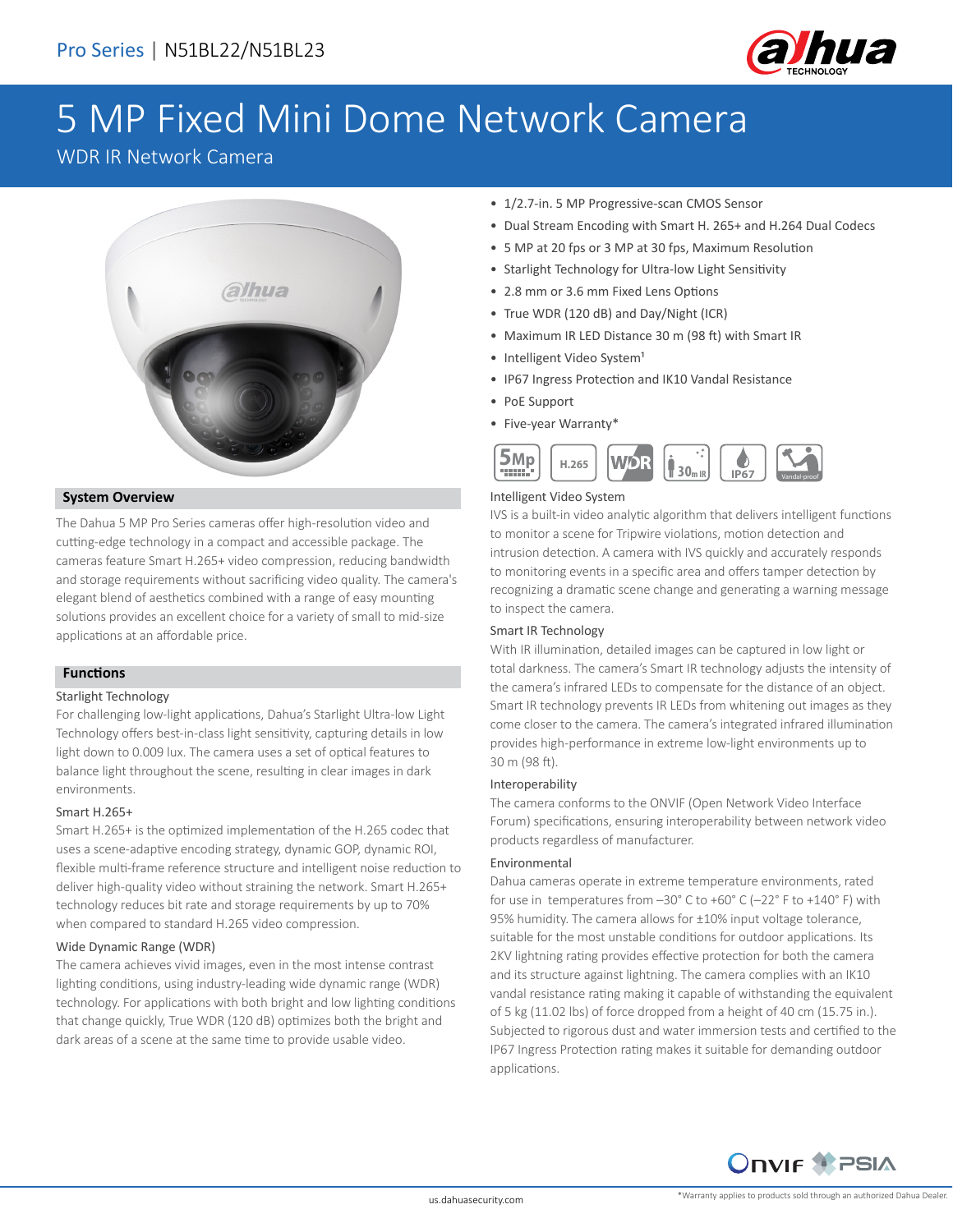## Pro Series | N51BL22/N51BL23

### **Technical Specification**

| <b>Image Sensor</b>                  |          | 1/2.7-in. 5 MP Progressive-scan CMOS                                                                            |                                  |                            |                           |  |
|--------------------------------------|----------|-----------------------------------------------------------------------------------------------------------------|----------------------------------|----------------------------|---------------------------|--|
| <b>Effective Pixels</b>              |          | 2592(H) x 1944(V)                                                                                               |                                  |                            |                           |  |
| RAM/ROM                              |          | 512 MB / 32 MB                                                                                                  |                                  |                            |                           |  |
| <b>Scanning System</b>               |          | Progressive                                                                                                     |                                  |                            |                           |  |
| <b>Electronic Shutter Speed</b>      |          | Auto, Manual; 1/3 s to 1/100000 s                                                                               |                                  |                            |                           |  |
| Minimum Illumination                 |          | Color: 0.009 lux at F1.6 (1/3 s,30 IRE)<br>Color: 0.09 lux at F1.6 (1/30 s, 30 IRE)<br>0 lux at F1.6 with IR on |                                  |                            |                           |  |
| S/N Ratio                            |          | More than 50 dB                                                                                                 |                                  |                            |                           |  |
| <b>IR Distance</b>                   |          |                                                                                                                 | Distance up to 30.0 m (98.43 ft) |                            |                           |  |
| IR On/Off Control                    |          |                                                                                                                 | Auto, Manual                     |                            |                           |  |
| <b>IR LEDS</b>                       |          | 24                                                                                                              |                                  |                            |                           |  |
| Lens                                 |          |                                                                                                                 |                                  |                            |                           |  |
| Lens Type                            |          | Fixed                                                                                                           |                                  |                            |                           |  |
| Mount Type                           |          | Board-in                                                                                                        |                                  |                            |                           |  |
| Focal Length                         | N51BI22  | $2.8$ mm                                                                                                        |                                  |                            |                           |  |
|                                      | N51BL23  | $3.6$ mm                                                                                                        |                                  |                            |                           |  |
| Maximum Aperture                     |          | F1.6                                                                                                            |                                  |                            |                           |  |
| Angle of View                        | N51BL22  | Horizontal: 96°<br>Vertical: 70°                                                                                |                                  |                            |                           |  |
|                                      | N51BL23  | Horizontal: 78°<br>Vertical: 58°                                                                                |                                  |                            |                           |  |
| <b>Focus Control</b>                 |          | Fixed                                                                                                           |                                  |                            |                           |  |
| DORI <sup>2</sup><br><b>Distance</b> | Lens     | Detect<br>(8 ppf)                                                                                               | Observe<br>$(19$ ppf)            | Recognize<br>$(38$ ppf $)$ | Identify<br>$(76$ ppf $)$ |  |
|                                      | $2.8$ mm | 63 m (207 ft)                                                                                                   | 25 m (82 ft)                     | 13 m (43 ft)               | 6 m (20 ft)               |  |
|                                      | $3.6$ mm | 80 m (262 ft)                                                                                                   | 32 m (105 ft)                    | 16 m (52 ft)               | 8 m (26 ft)               |  |
| Pan/Tilt/Rotation                    |          |                                                                                                                 |                                  |                            |                           |  |
| Range                                |          | Pan: 0° to 360°<br>Tilt: $0^{\circ}$ to $90^{\circ}$<br>Rotation: 0° to 360°                                    |                                  |                            |                           |  |
|                                      |          |                                                                                                                 |                                  |                            |                           |  |

| Video                       |                                                                                                                                                                                      |  |  |
|-----------------------------|--------------------------------------------------------------------------------------------------------------------------------------------------------------------------------------|--|--|
| Compression                 | Smart H.265+, H.265, Smart H.264+, H.264, MJPEG                                                                                                                                      |  |  |
| <b>Streaming Capability</b> | Two (2) Streams                                                                                                                                                                      |  |  |
| Resolution                  | 5 MP (2592 x 1944), 2688 x 1520, 2560 x 1440,<br>2304 x 1296, 1080p (1920 x 1080), SXGA (1280 x 1024),<br>1.3 MP (1280 x 960), 720p (1280 x 720),<br>D1 (704 x 480), CIF (352 x 240) |  |  |
| Frame Rate                  | Main Stream: 5 MP at 20 fps or 3 MP at 30 fps                                                                                                                                        |  |  |
|                             | Sub Stream 1: D1/CIF at 30 fps                                                                                                                                                       |  |  |
| <b>Bit Rate Control</b>     | CBR/VBR                                                                                                                                                                              |  |  |
| <b>Bit Rate</b>             | H.264: 32 K to 10240 Kbps<br>H.265: 12 K to 8448 Kbps                                                                                                                                |  |  |
| Day/Night                   | Auto (ICR), Color, B/W                                                                                                                                                               |  |  |
| <b>BLC Mode</b>             | BLC, HLC, WDR (120 dB)                                                                                                                                                               |  |  |
|                             |                                                                                                                                                                                      |  |  |

| <b>White Balance</b>                   | Auto, Natural, Street Lamp, Outdoor, Manual                                                                                                              |  |  |  |
|----------------------------------------|----------------------------------------------------------------------------------------------------------------------------------------------------------|--|--|--|
| <b>Gain Control</b>                    | Auto, Manual                                                                                                                                             |  |  |  |
| <b>Noise Reduction</b>                 | 3D DNR                                                                                                                                                   |  |  |  |
| <b>Motion Detection</b>                | Off, On (4 Zones, Rectangle)                                                                                                                             |  |  |  |
| Region of Interest                     | Off, On (4 Zones)                                                                                                                                        |  |  |  |
| Smart IR                               | Support                                                                                                                                                  |  |  |  |
| Digital Zoom                           | 16x                                                                                                                                                      |  |  |  |
| Flip                                   | 0°, 90°, 180°, 270°                                                                                                                                      |  |  |  |
| Mirror                                 | Off, On                                                                                                                                                  |  |  |  |
| <b>Privacy Masking</b>                 | Off, On (4 Areas, Rectangle)                                                                                                                             |  |  |  |
| Network                                |                                                                                                                                                          |  |  |  |
| Ethernet                               | RJ-45 (10/100 Base-T)                                                                                                                                    |  |  |  |
| Protocol                               | HTTP, HTTPs, TCP, ARP, RTSP, RTP, UDP, SMTP,<br>FTP, DHCP, DNS, DDNS, PPPOE, IPv4/v6, QoS,<br>UPnP, NTP, Bonjour, 802.1x, Multicast, ICMP,<br>IGMP, SNMP |  |  |  |
| Interoperability                       | ONVIF, PSIA, CGI                                                                                                                                         |  |  |  |
| <b>Streaming Method</b>                | Unicast, Multicast                                                                                                                                       |  |  |  |
| Max. User Access                       | 10 Users / 20 Users                                                                                                                                      |  |  |  |
| <b>Edge Storage</b>                    | <b>NAS</b><br>Local PC for instant recording                                                                                                             |  |  |  |
| Web Viewer                             | IE, Chrome, Firefox, Safari                                                                                                                              |  |  |  |
| Management Software                    | Smart PSS, DSS                                                                                                                                           |  |  |  |
| <b>Mobile Operating System</b>         | IOS, Android                                                                                                                                             |  |  |  |
| Certifications                         |                                                                                                                                                          |  |  |  |
| Safety                                 | UL60950-1                                                                                                                                                |  |  |  |
| Electromagnetic Compatibility<br>(EMC) | FCC CFR 47 Part 15 Subpart B                                                                                                                             |  |  |  |
| Flectrical                             |                                                                                                                                                          |  |  |  |
| Power Supply                           | 12 VDC ± 10%, 350 mA maximum; or<br>PoE (802.3af Class 0)                                                                                                |  |  |  |
| <b>Power Consumption</b>               | < 4.2 W                                                                                                                                                  |  |  |  |